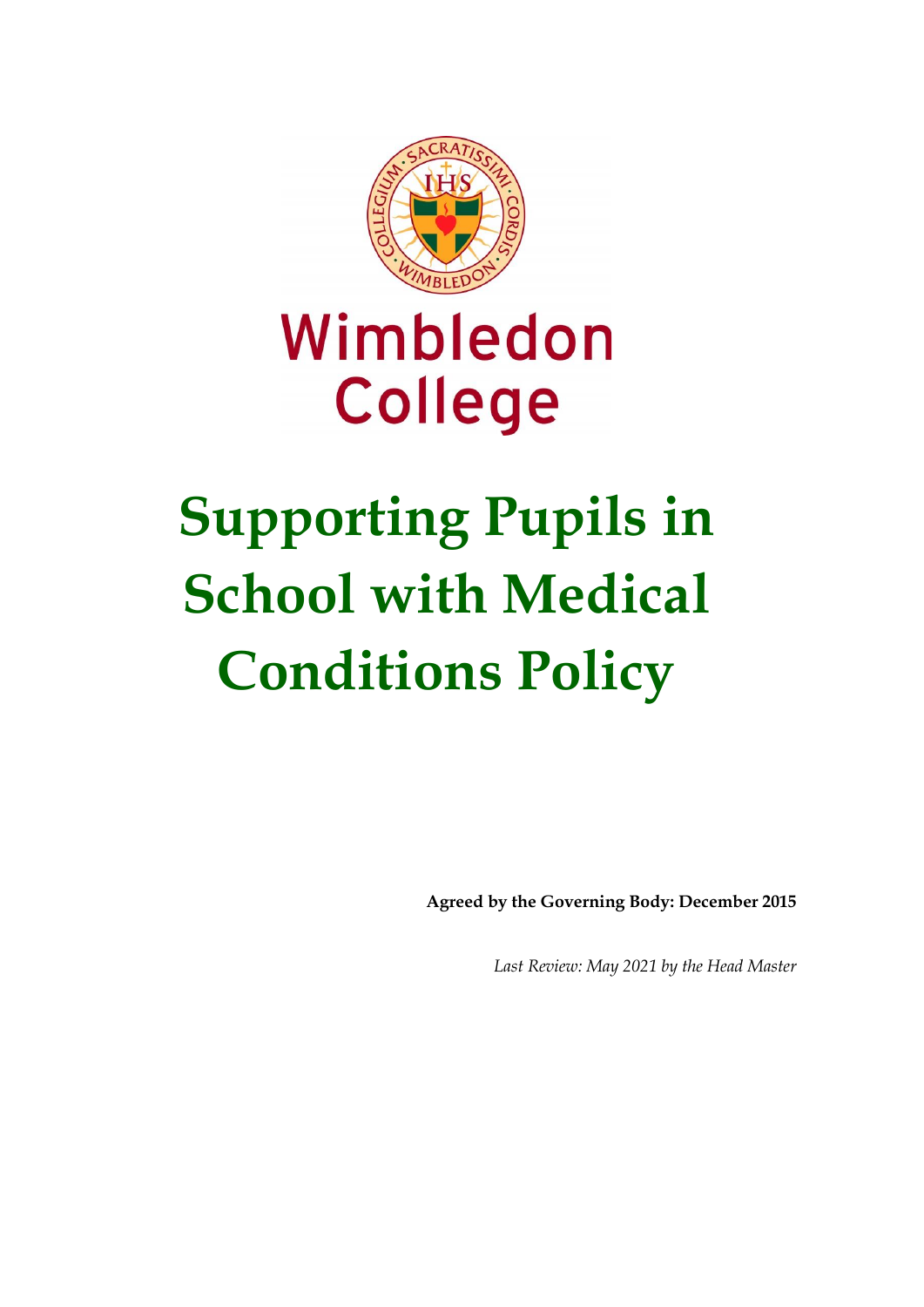#### Introduction and rationale

Under *The Health and Safety at Work Act 1974* Governors have responsibility for the health and safety of employees and anyone else on the premises, which includes the needs of all pupils at the school. *The Children and Families Act 2014 [Section 100]* places a legal duty on governing bodies to make arrangements to support pupils at school with medical conditions [including activities taking place off-site as part of normal educational activities] so that the pupils have full access to education, including school trips and physical education.

The intention of such arrangements is that they should:

- Give parents and pupils confidence in the school's ability to provide effective support for medical conditions in school.
- Show an understanding of how medical conditions impact on a child's ability to learn, as well as increase their confidence and promote self-care.
- Ensure that staff are properly informed and trained to provide the support that pupils need, and are confident in knowing what to do in the event of an emergency.
- Ensure where necessary that individual procedures are in place.
- Ensure that pupils with special medical needs have the same right of admission to school as other children and cannot be refused admission or excluded from school on medical grounds alone.

This policy relates to the Department for Education guidance – *Supporting pupils at school with medical conditions December 2015*. The policy should be read in conjunction with Wimbledon College's Health and Safety Policy.

Teachers and other school staff in charge of pupils have a common law duty to act in loco parentis and may need to take swift action in an emergency. This duty also extends to teachers leading activities taking place off the school site. This could extend to a need to administer medicine.

The prime responsibility for a child's health lies with the parent who is responsible for the child's medication and should supply the school with all relevant information so that the school can fully support the pupil.

The school should work collaboratively with all relevant bodies, which includes the School Nurse, GPs, paediatricians, relevant Local Authorities, health service providers and clinical commissioning groups.

Contact details for the School Nurse can be obtained from our Pastoral Support Assistants [PSAs]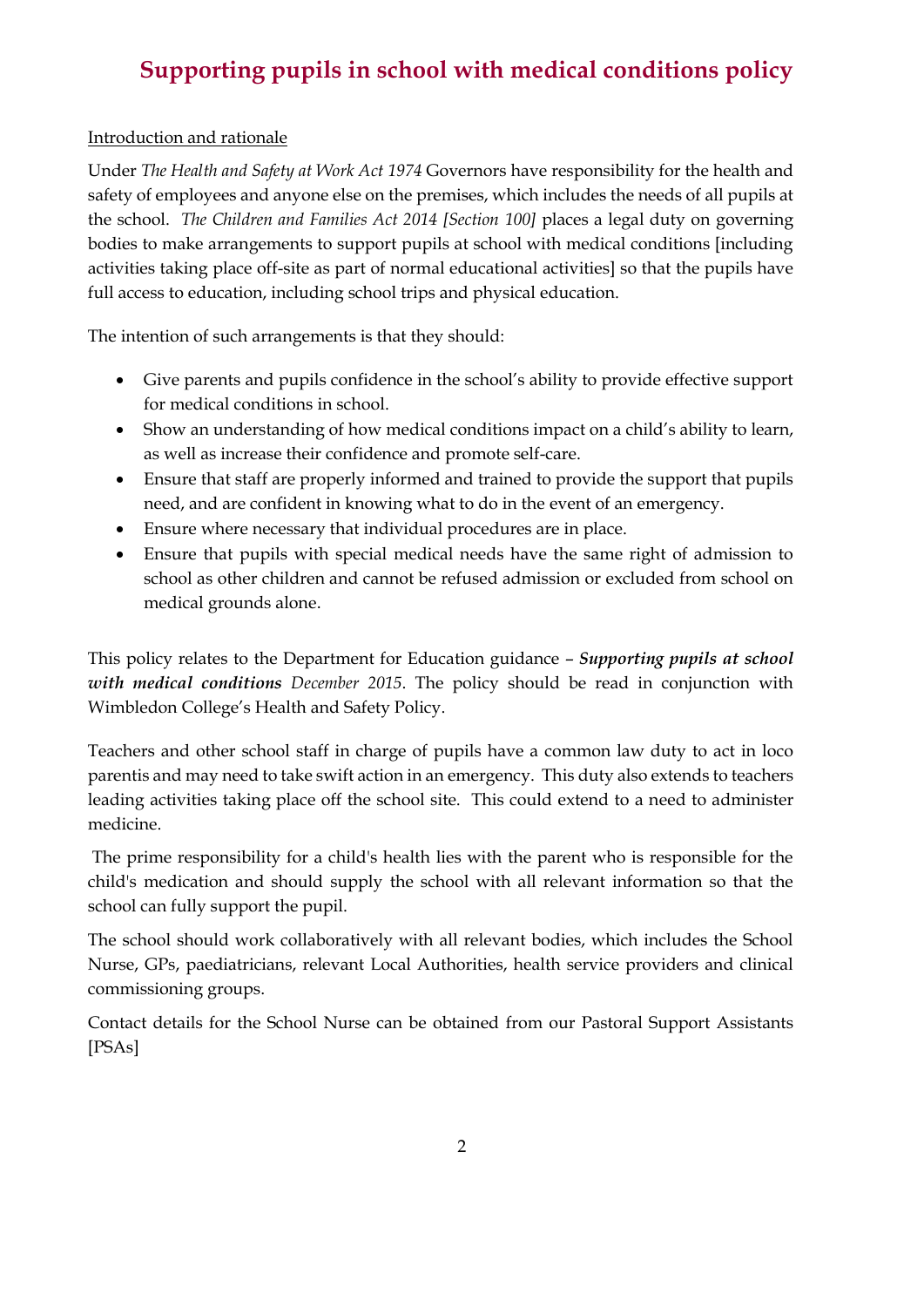#### Aims

The purpose of this policy is to ensure that all concerned, staff, parents, students and, where relevant, health professionals are aware of the student's condition and what steps have been agreed either to manage the condition on a daily basis or to be implemented in case of an emergency.

The school aims to:

- assist parents in providing medical care for their children;
- educate staff and children in respect of special medical needs;
- arrange training for staff to support individual pupils;
- liaise as necessary with medical services in support of the individual pupil;
- ensure access to full education:
- Ensure that all medicines are managed correctly;
- monitor and keep appropriate records, including individual healthcare plans;

•

#### **Entitlement**

The school accepts that pupils with medical needs should be assisted if at all possible and that they have a right to the full education available to other pupils.

The school believes that pupils with medical needs should be enabled to have full attendance and receive necessary proper care and support.

The school accepts all employees have rights in relation to supporting pupils with medical needs as follows:

- choose whether or not they are prepared to be involved;
- receive appropriate training;
- work to clear guidelines;
- have concerns about legal liability;
- bring to the attention of management any concern or matter relating to supporting pupils with medical needs.

#### **Notifying the school of a pupil's medical condition that may affect his education**

Parents should inform the school if their son has any medical needs that may affect his education. They should also make the school aware of any medication that he is receiving and which may need to be administered during the school day [this includes any extra-curricular activities and/or school trips].

Once notified of such needs the school will decide on the best means of supporting the pupil, which will include establishing an Individual Healthcare Plan [IHP] if appropriate [see Appendix for IHP proforma]. If the pupil's medical needs are complex a member of school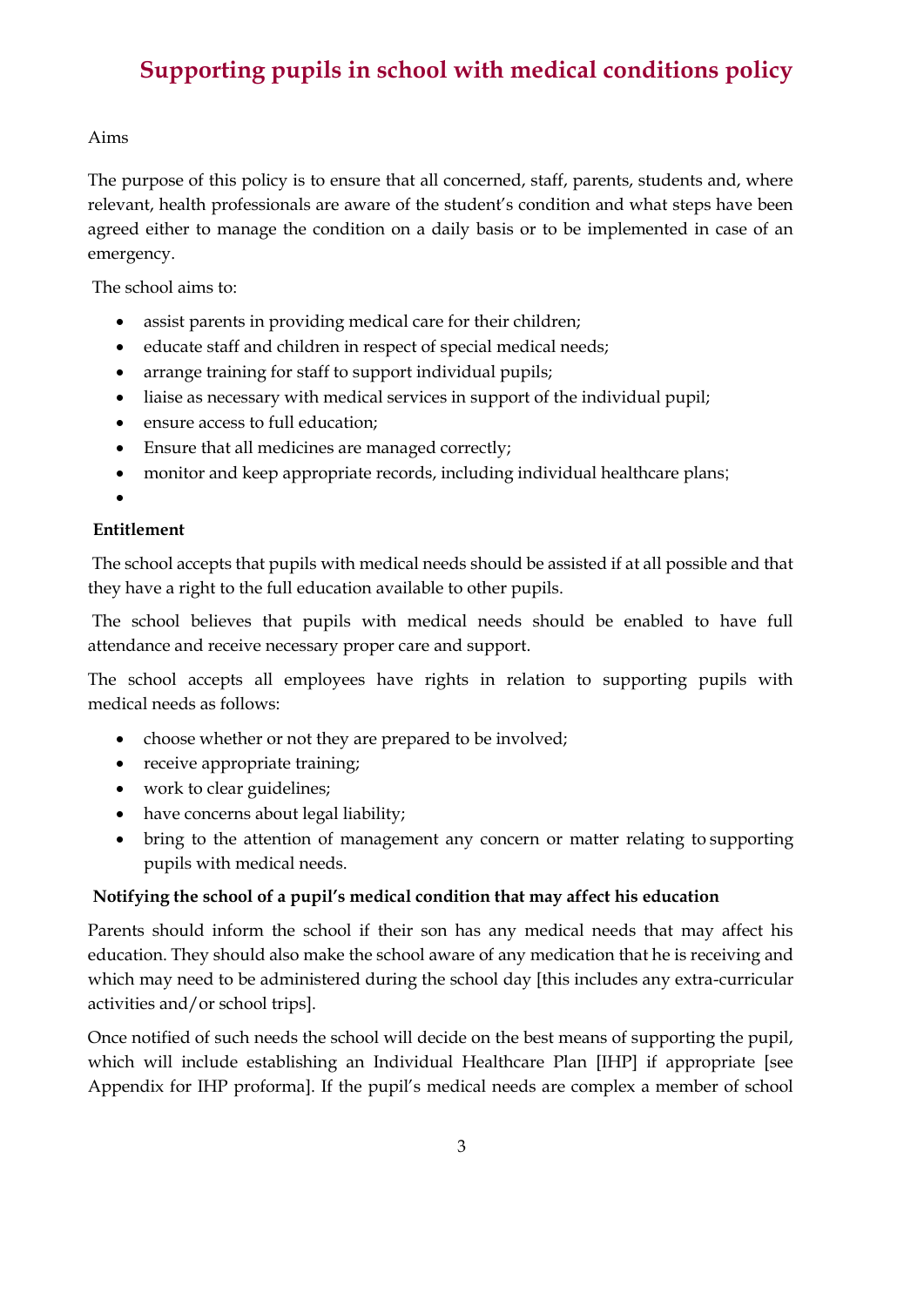staff [usually the pupil's Head of Line] should meet with the pupil's parents/guardians and if appropriate with the pupil himself to establish the IHP.

The IHP should capture the information and actions necessary to support the pupil effectively. When creating an IHP the following points should be considered:

- The medical conditions (and its triggers, signs, symptoms and treatments)
- The pupil's needs, resulting from the medical condition (such as medication and other treatments, time, facilities, equipment, testing, access to food and drink, dietary requirements, and environmental issues)
- Specific support for the pupil's educational, social and emotional needs
- Who in the school needs to be aware of the child's condition
- What to do in an emergency

The school will liaise with the School Health Service for advice about a pupil's special medical needs, and will seek support from the relevant practitioners where necessary and in the interests of the pupil. Such practitioners include: GPs, paediatricians, the relevant Local Authority, providers of health services and clinical commissioning groups.

#### **Supporting the pupil in school**

Appropriate information relating to the pupil's medical condition is made available to all staff. The decision on what information is to be shared with staff should be made in consultation with the pupil's parents/guardians and where appropriate with the pupil himself. The final decision on what information is shared with staff rests with the Head Master.

If the pupil has an IHP it should be made available to all relevant staff. The IHP should be reviewed regularly [at least annually] and updated as appropriate. All relevant staff should be made aware of any such update.

All appropriate staff will be given support, including training if required, prior to taking on the responsibility to support the pupil.

Training may include whole staff awareness of particular conditions, induction for new members of staff, specific training for staff directly involved in supporting the pupil and briefings for staff covering the absence of staff that have a direct role in supporting the pupil.

Appropriate arrangements for reintegration into the school community following absence due to illness will be made on an individual basis. This will be arranged in consultation with the pupil's parents, their Head of Line and the school's Inclusion Manager.

#### **Administering medication**

*[Including non-prescription medicines for pupils with short-term or minor conditions.]*

Whether pupils need medication during school hours will be determined on a case-by-case basis.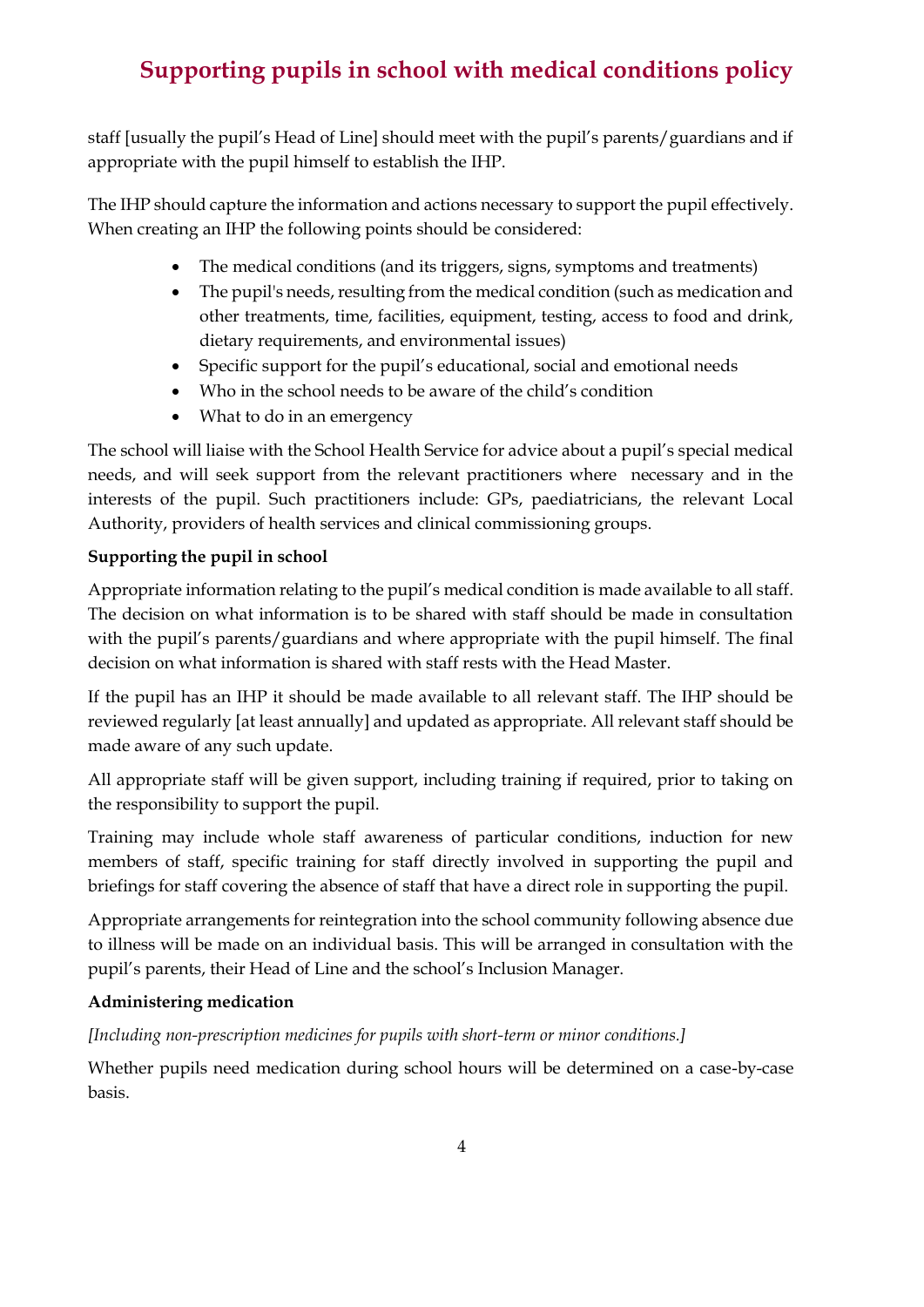Parents will be encouraged to co-operate in enabling their son[s] to self-administer medication if this is practicable and that members of staff will only be asked to be involved if there is no alternative. Parents and pupils should ensure that the dosage regime is such that as little medication as possible is to be administered during the school day.

Where parents have asked the school to administer the medication for their child or where a pupil is self-administering medication during the school day parents must ask the pharmacist to supply any such medication to be dispensed in a separate container, containing only the quantity required for school use. The pupil's name, the prescription and dosage regime should be typed or printed clearly on the outside of the container. Any such medication should be handed in to the pupil's PSA.

#### **School procedures for managing medicines**

We have a duty, acting in *loco parentis,* to take reasonable care of children and this includes the possibility of administering medicines and prescribed drugs. Contractually, staff cannot be forced to administer medicines but they are under a duty to obey reasonable instructions, taking account of the circumstances, the nature of the drugs concerned and their expertise.

#### Management and organisation.

#### Short term medication

The only prescribed drugs and medicines that should be administered are those where they are clearly identified and where clear written instructions are provided by the parent. The appendix provides a model letter, which could be completed by parents, informing the College of all relevant details. Verbal instructions from the child should not be accepted.

The responsibility for managing the administration of medicines and drugs should be assigned to one nominated person, preferably a person who is able to act safely and promptly in an emergency situation. In the first instance and thereafter at reasonable intervals, the nominated person should carry out an assessment of the risks that are entailed.

Records should be kept of all the drugs and medicines administered at school by the person responsible and should record all the relevant details. The appendix contains a record form.

No member of staff should be asked to administer drugs or medicine unless s/he has received appropriate training. For the more usual medicines and drugs, appropriate training should entail familiarisation with this Code of Practice.

Parents and staff should be kept informed of the College's arrangements for the administration of drugs and medicine and should be informed of any changes in the arrangements.

#### Advice on medication.

Children suffering from short-term ailments who are clearly unwell should not be in school and a responsible member of staff should contact a parent to take them / keep them at home. The College will not accept responsibility for administering non-prescribed medicines (e.g. cough mixtures).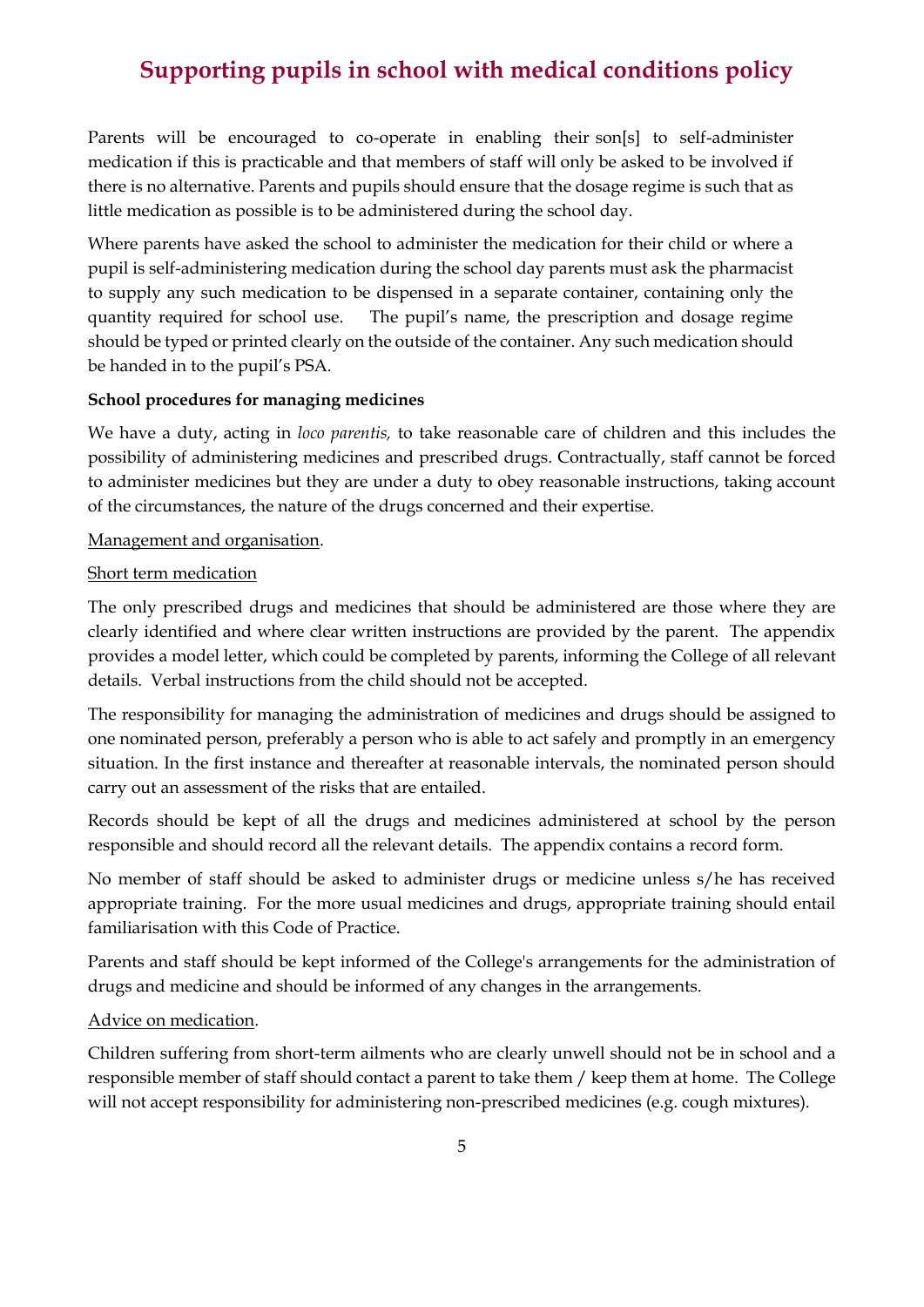Children with chronic illness or disability may need to take prescribed drugs and medicines during school hours in order to lead a normal and happy life. In these cases, the same procedures apply as for short-term medicines. A letter for such a pupil should be renewed every half term.

Inhalers for asthma: each case should be considered separately, but older children are often able to decide for themselves when to take the inhaler and should carry it with them and self-administer an appropriate dosage. For younger children, it may be necessary for a responsible adult to keep an inhaler and to supervise its use. In either case, inhalers should be marked with the child's name. The use of inhalers by younger children should be recorded. The medical profession has confirmed that inhalers are very safe and unlikely to cause harm to a child using another child's inhaler.

Adrenaline pens: each case should be considered separately and where necessary pupils should carry an adrenaline pen with them at all times. Otherwise they should be stored in line with school procedures for medicines and should be readily available at all times.

Antibiotics: a child taking antibiotics can recover quickly and may be well enough to attend school but it is essential that a course of treatment be completed.

Enzyme additives: a child with cystic fibrosis may not be able to digest food without added enzymes. This is not a drug and it is important that it is taken with food.

Maintenance drugs: a child may be on daily medication (e.g. anticonvulsants) for a condition that requires a dose during the school day.

Blood glucose testing meters: these should be stored safely in line with school procedures and be readily available to the pupil.

#### Storage of medicines and drugs.

It is the parent's responsibility to bring the medication and letter, detailing the administering of the medication, into school and hand it over in person to the PSA. Before the College takes responsibility for the container it must be checked that it has the pupil's name and his date of birth (for doublechecking in the case of similar names) on it and that the letter includes all the necessary details.

It is the responsibility of the College to ensure medicines are stored safely. Medicines must be kept in the container supplied, which must be clearly labelled with the name of the child and instructions for use. Medicines stored by the College must be locked away. Some medicines (e.g. liquid antibiotics and insulin) may need to be kept in a refrigerator. It may be impracticable for these medicines to be locked away but they should be placed in a sealed airtight container (e.g. Tupperware) and clearly marked 'medicines'.

Medicines no longer needed by pupils should be returned to the pupil's parents to arrange for their safe disposal. All medicines stored in school should be checked regularly [at least every half term] and any medicines that are 'out of date' should be returned to the pupil's parents to arrange for their safe disposal.

All medicines should be easily accessible in an emergency.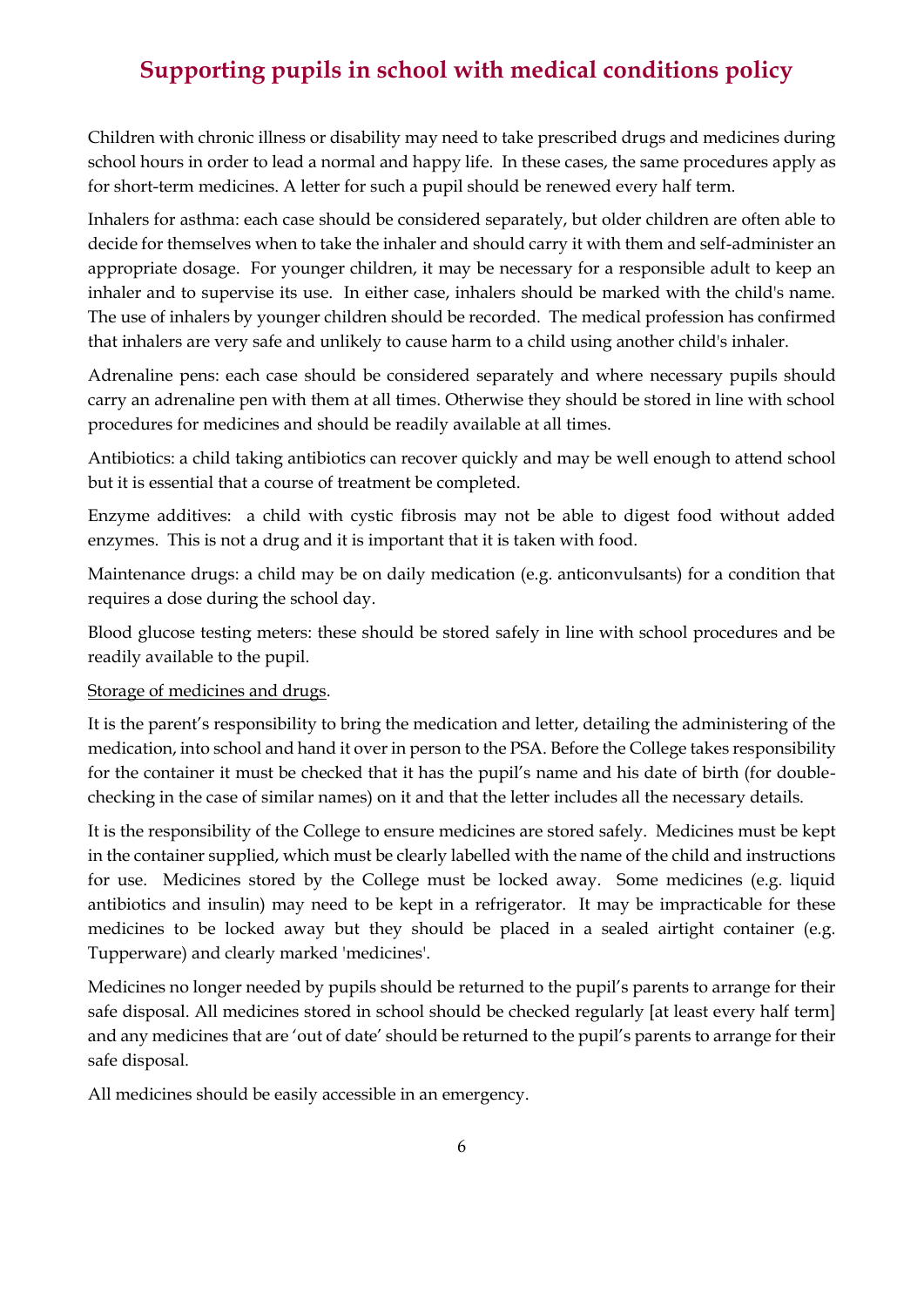Standard procedure when administering medicines.

- check pupil's identity
- refer to letter received by College
- check expiry date
- check prescribed frequency of medication
- supervise the pupil whilst he measures out and takes the medicine
- complete and sign record when pupil has taken medicine
- if there is uncertainty, do not give the medicine but check with the child's parent

In some cases children require unusual administrations of medicine, for example, injections. Such cases need to be considered individually. In all cases proper training via the health service must be obtained before the College accepts a commitment of this kind.

**N.B**. A child under 16 should not be given medicine that contains aspirin unless it is prescribed by a doctor.

#### **Staff responsibilities**

The school will have a designated member of staff who will be responsible for ensuring that staff are adequately trained and for monitoring the support being given.

Employees will consider carefully their response to requests to assist with the giving of medication or supervision of self-medication and that they will consider each request separately. It must be noted that staff cannot be required to administer medication to pupils. They can be asked to do and where necessary should be given the appropriate training to ensure that the medication can be administered correctly.

#### **Insurance arrangements**

The school's insurance policy provides cover for 'Incidental Treatment' under our public liability cover. 'Incidental Treatment' is defined as administration or supervision of medication orally, topically, by injection or by tube and the application of appliances and dressings. This must be done as part of the official duties of a suitably trained employee.

#### **Defibrillator**

Wimbledon College has three defibrillators for use in emergency situations. One defibrillator is housed in the Medical Room, one to the left of the entrance to the Sports Hall and one is in the main room of the Clubhouse at our Coombe Lane site. A number of staff are trained in its use and these staff, with contact details are listed next to the defibrillator and attached to the appendix of this policy.

The London Ambulance Service is aware that the school has defibrillators on site.